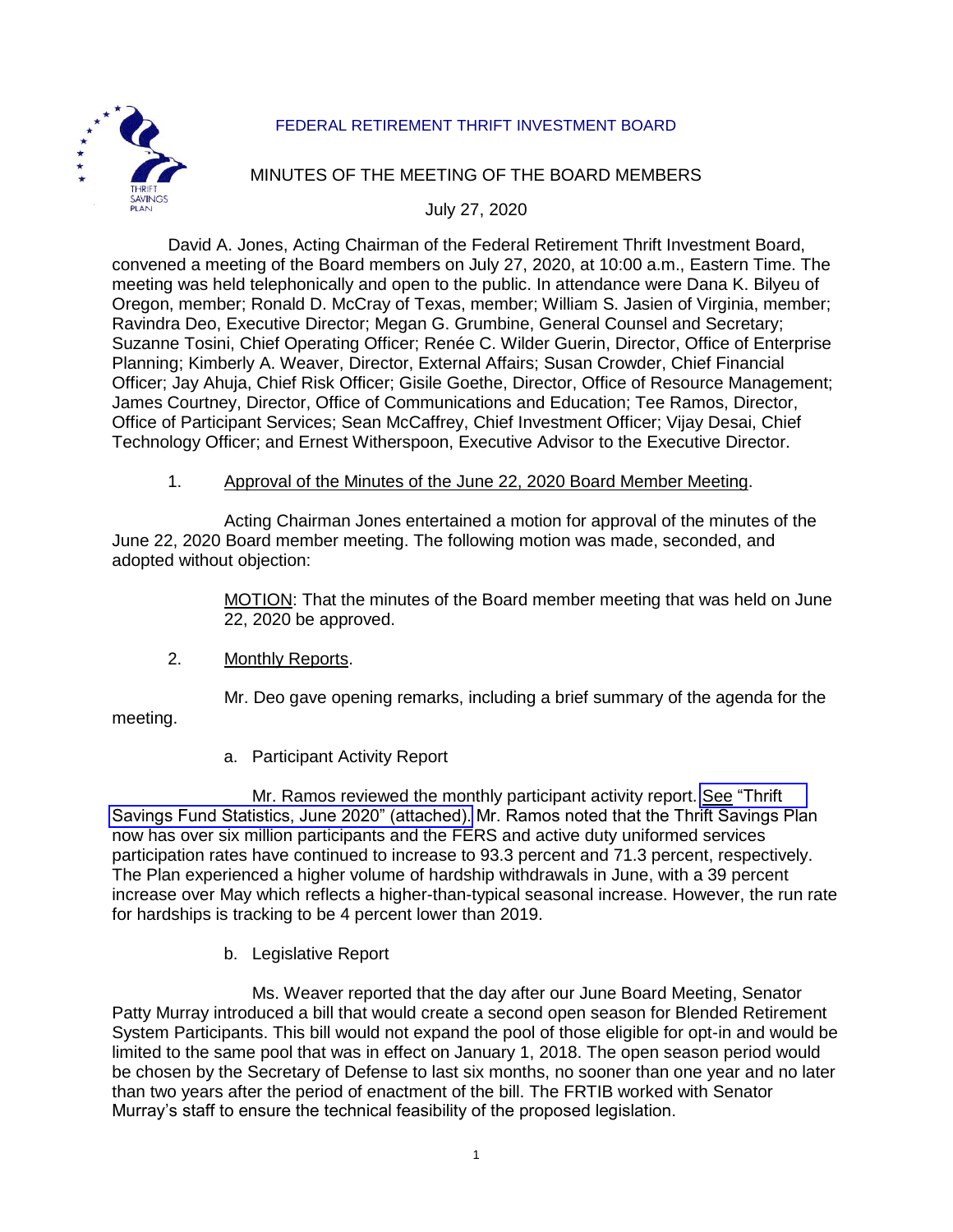Member Jasien asked questions about the chances of this ultimately being enacted into law. Ms. Weaver noted that this was introduced as an amendment to the Senate defense authorization bill, but was ultimately not included, and so the only option that remains is it being moved as a free-standing bill. A potential hurdle to this bill is that it would need to be scored by the Congressional Budget Office, because it would cause the Department of Defense to outlay money not originally planned due to matching dollars.

The two defense authorization bills have passed their respective chambers. In the House authorization bill, there is a provision that requires the Department of Defense to provide a report back to Congress on whether spouses of uniformed service members could contribute to the uniformed service member's TSP account. The FRTIB will have the opportunity to comment on DoD's report.

Member Jasien asked whether or not this would be considered a separate account. Ms. Weaver confirmed that it would be a consolidated account, and there exist some questions about who owns the account and what would occur in the event of divorce.

### 3. Quarterly Reports.

## a. Investment Policy

Mr. McCaffrey reviewed the monthly investment performance report. [See](https://www.frtib.gov/pdf/minutes/2020/July/MM-2020July-Att2.pdf)  "June 2020 Performance Review – [G, F, C, S, I, and L Funds" \(attached\).](https://www.frtib.gov/pdf/minutes/2020/July/MM-2020July-Att2.pdf) Mr. McCaffrey noted that for June, BlackRock's performance for the F and C Funds was in line with the Funds' respective indices. The S Fund underperformed the small-mid cap index by 5 basis points, due to securities sampling. BlackRock's performance for the I Fund was ahead of the International Index by 5 basis points, primarily due to futures mistracking and tax advantage. For the F and C Funds year-to-date, BlackRock's performance was in line with the Funds' respective indices. Year-to-date, for the S Fund, BlackRock underperformed the Small Mid Cap Index by 19 basis points, primarily due to securities sampling and futures mistracking. Its performance for the I Fund year-to-date exceeded that of the International Index by 30 basis points, primarily due to tax advantage.

Mr. McCaffrey stated that during the month, investors continued to face mixed signals relating to the economic impact of the pandemic. Early in the month, a sharp increase in the number of employed Americans inspired hope for a fast recovery. Later, however, several large states were slowing their normalization measures in response to rising infection rates. The Federal Reserve, meanwhile, continued its supportive policy measures, and, in the end, stocks held their gains. All of the L funds finished the month higher.

The picture for TSP equity funds through July 24, 2020 is decidedly positive. The C Fund improved by 3.82 percent. The S Fund was up 3.95 percent. The I Fund gained 4.53 percent. In fixed income, the F Fund is ahead 1.19 percent and the G Fund is up 0.05 percent. The C Fund is now positive for the year as of Friday, and it is almost 45 percent off of its closing low in March. There was a bit of an uptick in overall interfund transfer activity for June over May, as well as over historical averages; however, this is not considered alarming, especially when seen through this summary of net IFTs.

The L Funds saw net additions of 31,000 participants, approximately 24,000 of those who invested 100 percent in the L 2050 Fund. Much of this growth was driven by the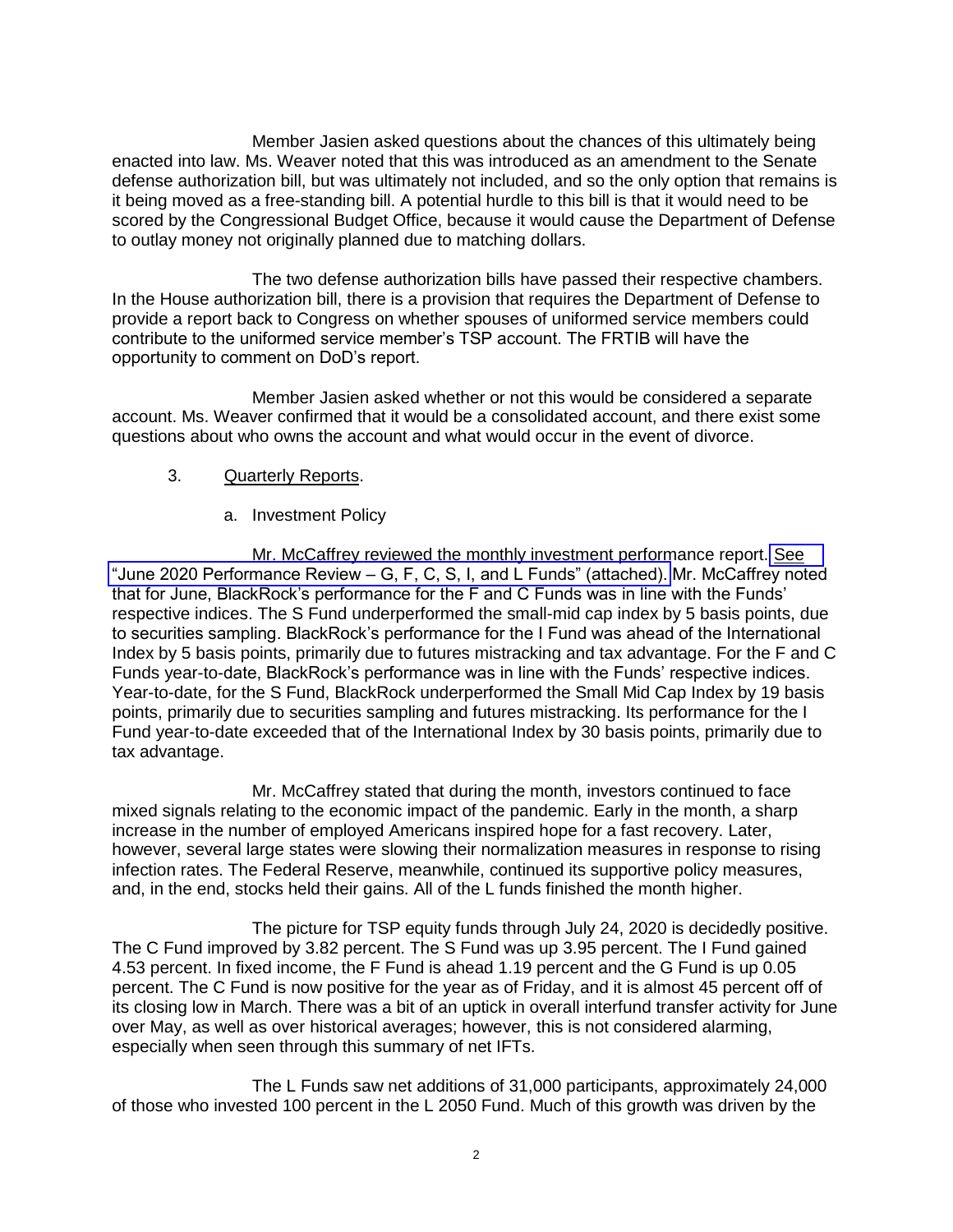arrival of new, relatively young participants who were automatically enrolled in FERS or the Blended Retirement System. This is the last month during which the L 2050 Fund will be the default options for the youngest auto-enrollees. In next month's report, the youngest members of the latest group of new arrivals will have been enrolled in the L 2055, L 2060, and L 2065 Funds.

An audit conducted on BlackRock's proxy voting found no exceptions to established guidelines during the first quarter of 2020.

Mr. McCaffrey reported on class action settlements; at the start of the first quarter of 2020, there were 54 claims. Fifteen claims were opened during the quarter. Two claims were settled in the C Fund for a total of about \$28,000. Three claims were closed in the S Fund due to administrator action, and seven claims were settled for a total of about 442,000 dollars. At the end of the quarter, 57 claims remained open.

Acting Chairman Jones entertained a motion for approval of the investment policy of the F, C, S, I, and G Funds. The following motion was, seconded, and adopted without objection:

MOTION: That the investment policy of the F, C, S, I, and G Funds be approved.

## b. Budget Review

Ms. Crowder provided the 3rd Quarter Budget Review. [See "FY20 3rd](https://www.frtib.gov/pdf/minutes/2020/July/MM-2020July-Att3.pdf) [Quarter Budget Review" \(attached\).](https://www.frtib.gov/pdf/minutes/2020/July/MM-2020July-Att3.pdf) Analyses of the third-quarter budget show that the Agency is executing 93 percent against the Agency's spend plan and 77 percent execution of our overall fiscal year 2020 budget of 385.6 million dollars. 297.5 million dollars were executed by the third quarter, and 65 percent (195.6 million dollars) was in support of our recordkeeping operations and maintenance contracts. Average assets as of the third quarter grew to 612.5 billion dollars.

Member McCray asked about the trajectory of the expense ratio, and whether we see an increase or decrease in the ratio in 2020. Ms. Crowder responded with an estimation that the gross expense ratio would be somewhere around 6.5 basis points and the net would be around 5.5 basis points. However, a great deal depends on the remainder of the next six months of invoices and asset levels. Member McCray followed up asking about fiscal year 2021, and Ms. Crowder responded that we may have a slight uptick due to the potential transition to RKSA while also funding our current recordkeeping contracts. It is currently too far out to be more specific, but in the next month or two after the RKSA award, the Agency will have a tighter expense estimate.

Mr. Deo added that once the RKSA award is complete, during the transition while the FRTIB runs two recordkeeping systems, he expects that the expenses and expense ratio will go up significantly for those two years. The RKSA award is expected to be awarded at some point during this year. He also added that during calendar year 2021 and 2022, there will be a significant temporary bump in expenses, but it will revert to steady state as the Agency reverts to running one recordkeeping system.

c. Audit Status

Mr. Brack Boone, Senior Auditor, provided an audit status update. [See "Audit](https://www.frtib.gov/pdf/minutes/2020/July/MM-2020July-Att4.pdf) [Status/Security and Remediation Status Update" \(attached\).](https://www.frtib.gov/pdf/minutes/2020/July/MM-2020July-Att4.pdf) FRTIB has 12 audits ongoing;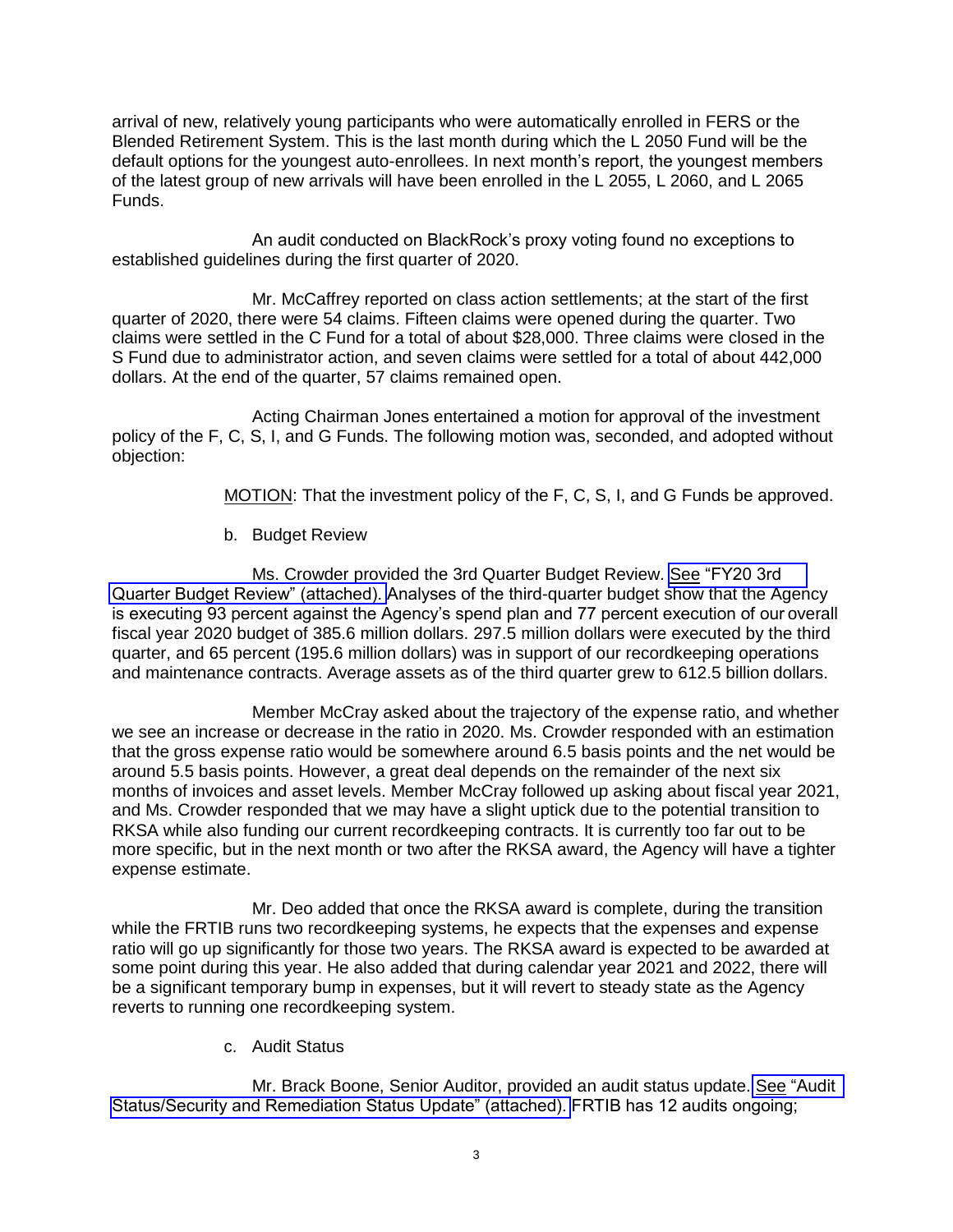three audits have been completed, eight are in process, and one will start in August. For the Annuity, Insider Threat, and Status of Prior Year Recommendations audits, the Agency has provided formal responses to the report to KPMG, and the Agency will receive the final reports in August. The Board Staff, Withdrawals, and Investment Manager audits are in the reporting stage, and we expect those reports by September 30.

The Mainframe audit poses a challenge because most of the items KPMG needed to review require being on site at FRTIB headquarters. To accommodate this requirement, OERM is working with EBSA and KPMG to determine if this audit can be extended by up to two months.

The FISMA audit is moving along as scheduled; all the FISMA auditors have equipment and are working remotely. This audit is scheduled to be completed on time.

Mr. Boone then provided [an update \(attached\) on the Computer Access](https://www.frtib.gov/pdf/minutes/2020/July/MM-2020July-Att5.pdf)  [audit;](https://www.frtib.gov/pdf/minutes/2020/July/MM-2020July-Att5.pdf) three objectives are related to security management control, physical and logical access controls, and privacy controls. We received the report in June; 18 recommendations were closed, 14 were new, and 26 open prior recommendations remain.

Mr. Deo then presented on audit finding closures. This quarter the Agency is 11 closures ahead of target for audit finding closures. He noted that the Agency's intent is to close 125 audits this year, and that it should be able to meet that goal by the end of the 4th quarter.

The Agency currently has open findings that were rated critical at the time of the finding, but because it has conducted remediation on those, they have been moved to either a high risk or lower. Of the 64 findings rated high at the time of the finding, most have been remediated down to a rating of moderate or lower.

Mr. Deo then presented cyber vulnerabilities identified via the DHS' NCATS program, noting that the Agency has never had a critical or high vulnerability. It occasionally finds a medium vulnerability; when such a vulnerability is discovered, the Agency works diligently to push that down as soon as possible.

Member Jasien asked whether the FRTIB was syncing with EBSA in terms of the timing and communication and pipeline for their sign-off. Mr. Deo indicated that the Agency is working very collaboratively with EBSA.

### 4. CARES Act Update

Mr. Tanner Nohe provided an update on the FRTIB's implementation of the CARES Act. [See "CARES Act Board Update" \(attached\).](https://www.frtib.gov/pdf/minutes/2020/July/MM-2020July-Att6.pdf) The Coronavirus Aid, Relief, and Economic Security Act (CARES Act) was signed into law on March 27, 2020. FRTIB created the CARES Act Project Team in response to this legislation and implement its key provisions.

The CARES Act project includes four key provisions to enable participants and beneficiaries to leverage new capabilities in response to their financial management needs during the COVID-19 pandemic. The key provisions that dealt with required minimum distributions (RMDs), loan payment suspensions, increased maximum loan amounts, and new CARES Act withdrawals.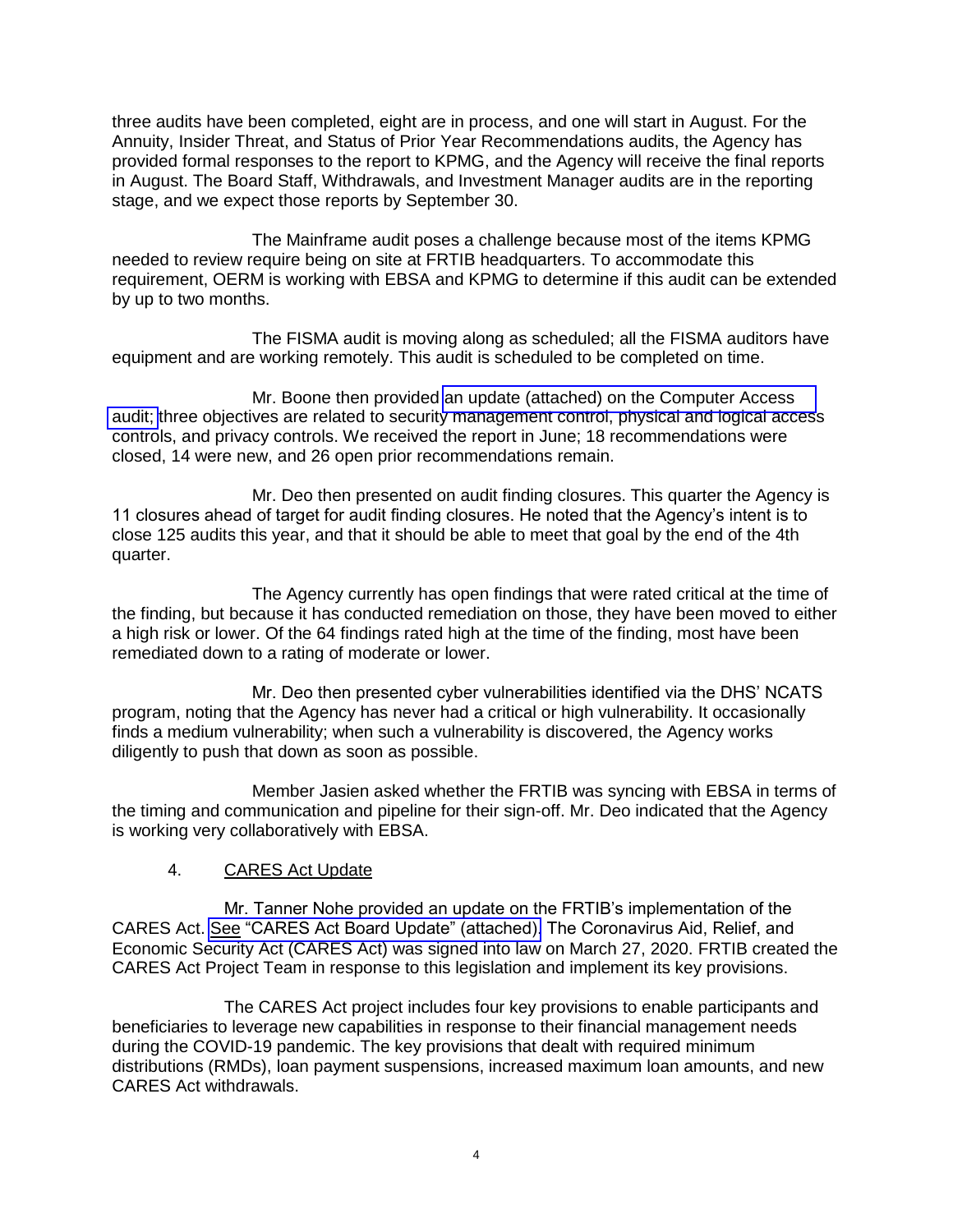The withdrawal provision allows for a one-time withdrawal of up to 100,000 dollars. Participants have three years to repay the distribution and there are no age restrictions, nor is there a 10 percent IRS early withdrawal penalty on this withdrawal. The loan payments suspensions provision allows participants with a current outstanding loan to suspend their loan payments through December 31, 2020. The RMD provision ties into the SECURE Act, which was passed earlier this year. This provision suppressed all 2020 RMDs, and as a result of these changes, the Agency is planning to make changes to the life expectancy rules. The final provision is the loan amount increase, which increased the loan amounts from a maximum of 50,000 dollars to 100,000 dollars, and this is available for all participants through almost the end of September. If a participant takes a new loan amount, those payments are not immediately suspended, but the person can submit paperwork to suspend loan payments.

All changes to the plan were communicated to participants and beneficiaries across all available communication channels, including Plan News, My Account, webinars, and direct mail.

The RMD provision was deployed on April 14. The next item implemented was the loan provisions. The loan payment suspension and increase was deployed on June 13, and the loan withdrawal provision was implemented on July 11. For the loan provisions, the Agency analyzed requirements, designed development changes for each provision, made changes to ten application forms, and worked through roughly 150 test cases. For the withdrawal provision, the team leveraged current functionality for withdrawals, but still made changes to six different applications and went through 102 test cases.

The loan wizard and increased loan amounts expire at 11:59 p.m. on September 22, 2020, and the last day that we will accept paperwork for a loan payment suspension is November 30, 2020. The ability to suspend until the end of the year exists, but the Agency ended the payment suspension period a month early because of the time needed between when the payroll receives the payment suspension and the time loans are going to be suspended. Finally, the withdrawal wizard will be cut off at 11:59 p.m. on December 15, 2020, which will allow the Agency to ensure all withdrawals are processed before the end of the year. The last day of processing CARES Act withdrawals will be December 29, 2020.

As of Friday, July 24, the TSP has over 13,700 withdrawals and the average CARES Act withdrawal is around 26,900 dollars. As of July 16, about 2,922 participants have suspended their loans since the Agency enacted this provision in June. Almost 1,200 people have taken a loan amount over the 50,000 dollars, with the average loan around 74,500 dollars.

Member Jasien asked whether the processing of these loans and withdrawals is more onerous and how it may be affecting our service levels. Mr. Nohe stated that the Agency has seen an increase in activity, but has been able to leverage existing functionality and use existing wizards. He concluded that the Agency has been meeting its service levels again as of late last week.

5. Multi-asset Manager Update

The Multi-asset Manager Update, which was originally scheduled for today's Board meeting, has been postponed to a future date.

6. 5-Year L Fund Update